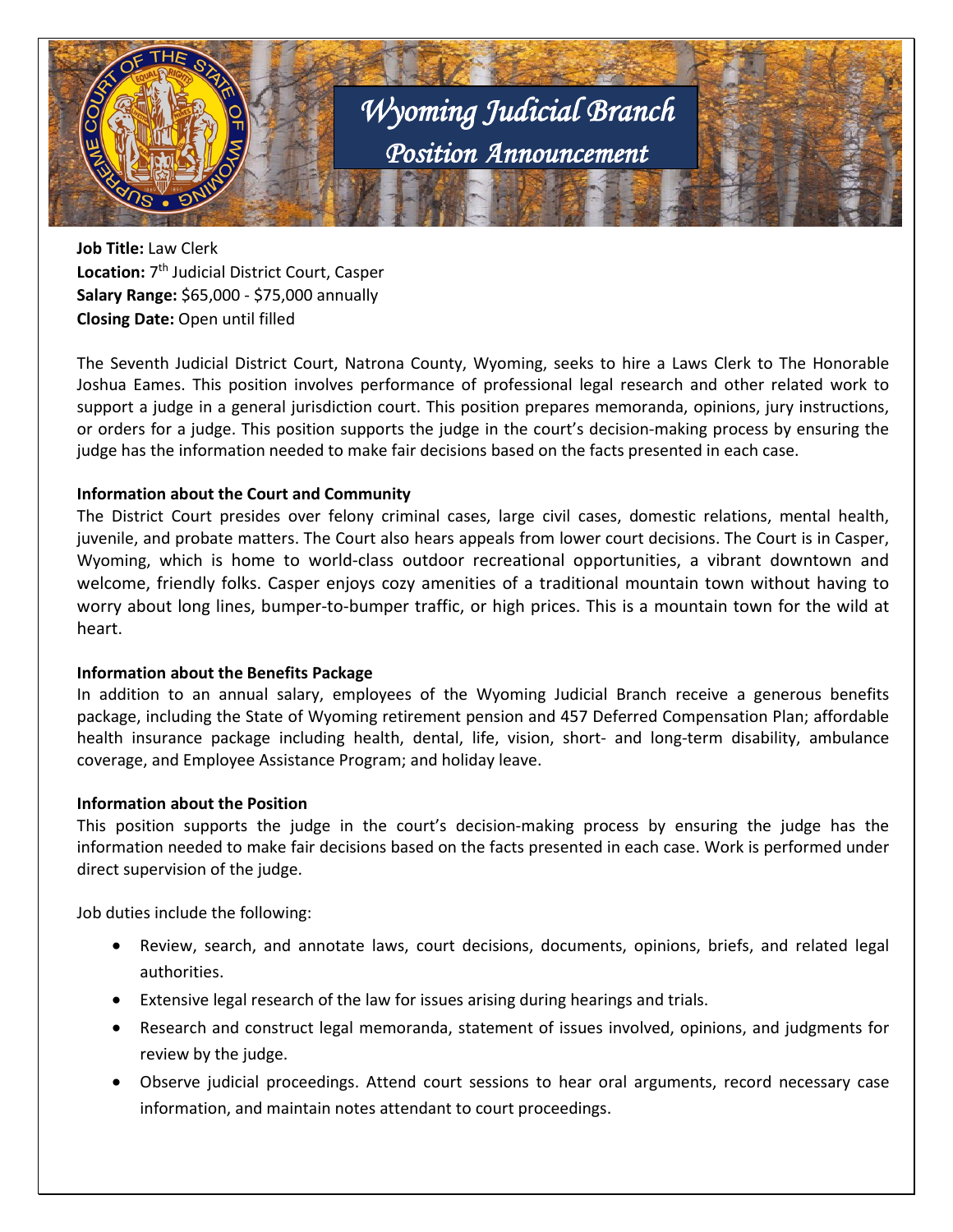- Prepare jury instructions and verdict forms. Assist with trial questions from counsel. Ensure the courtroom is ready for trial. Ensure computer equipment is functioning properly.
- Manage the court docket. Track new and pending appeals.
- Compile references on laws and decisions necessary for legal determinations.
- Confer with the judge concerning legal questions, construction of documents, factual issues, and orders.
- Attend conferences with litigants, attorneys, and the judge. May conduct scheduling conferences for civil matters.
- Act as a liaison between the District Court and attorneys, the public, the clerk's office, the University of Wyoming Law School, and other stakeholders.
- Expected to perform such other duties as may be necessary, assigned, and/or directed.

This position requires an ability to:

- Communicate clearly and concisely, both orally and in writing, with a diverse group of people at all knowledge levels.
- Research complex legal problems or questions and apply legal principles.
- Be highly self-motivated and directed, with keen attention to detail.
- Provide analytical assessments and use effective problem-solving techniques.
- Provide objective guidance based on case law and statutory analysis and construction.
- Present research and articulate legal conclusions.
- Represent the court in a respectful manner.
- Establish and maintain effective working relationship with others.
- Travel to include overnight stays.

This position requires skills in:

- Organization and attention to detail.
- Time management with the ability to meet deadlines.
- Legal research and writing.
- Analytical thinking and problem solving.
- Assessing, evaluating, prioritizing, and handling multiple tasks, projects, and demands.
- Listening and being open to different ideas and opinions.
- Establishing and maintaining effective work relations with peers and others having any interactions with the Court.
- Microsoft Office Suite.

This position involves knowledge of:

- Wyoming statutes, court rules, policies, and procedures.
- General law, state law, established precedent, and sources of legal reference.
- Application of legal principles and legal analysis.
- Legal terminology and concepts.
- Principles and protocols for managing official documents and records.
- Westlaw and court case management systems.